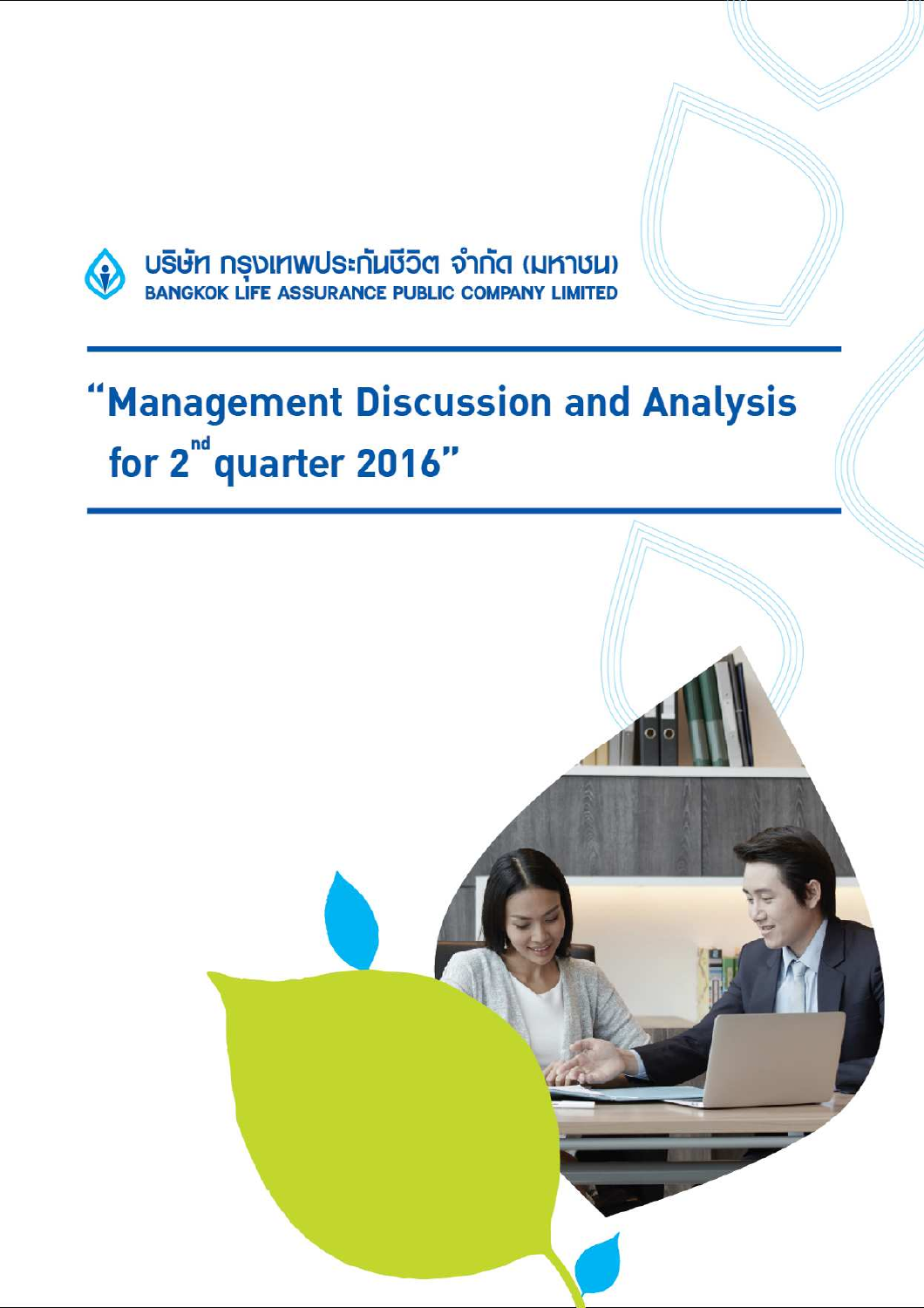## **Summary**

In the second quarter of 2016, the Company had a profit of 9.40 billion baht, compared to a profit of 1.85 billion baht posted in the second quarter of 2015. An important factor in the profit increase was that the Office of Insurance Commission (OIC) appointed a committee to study the impact of low interest rates and to propose measures to cope with the situation. The committee has studied to determine an appropriate discount rate for calculating the adequacy of liabilities. As a consequence of the study result, the Company could release its LAT reserve, which resulted in a 9.52 billion-baht decrease in the reserve for long-term contracts.

In the first half of 2016, the Company posted a profit in a sum of 2.51 billion baht, compared to a profit of 2.61 billion baht in the first half of 2015. Because interest rates decreased by 79 bps year on year, the Company had to set aside an additional LAT reserve in the first half of the year in a sum of 857 million baht. This same amount is also reflected in "life policy reserve increase from prior periods".

If the Company adjusted its investments in bonds and liabilities based on their market value, it would post a net loss of 1.41 billion baht and a net profit of 3.99 billion baht for the second quarter of 2016 and the first half of 2016 respectively.

Regarding the Company's solvency, the Company's capital adequacy ratio (CAR) as of the second quarter of 2016 was 312%, an increase from 309% at the end of 2015. This ratio is two times greater than 140% which is the minimum level required by the Office of Insurance Commission (OIC).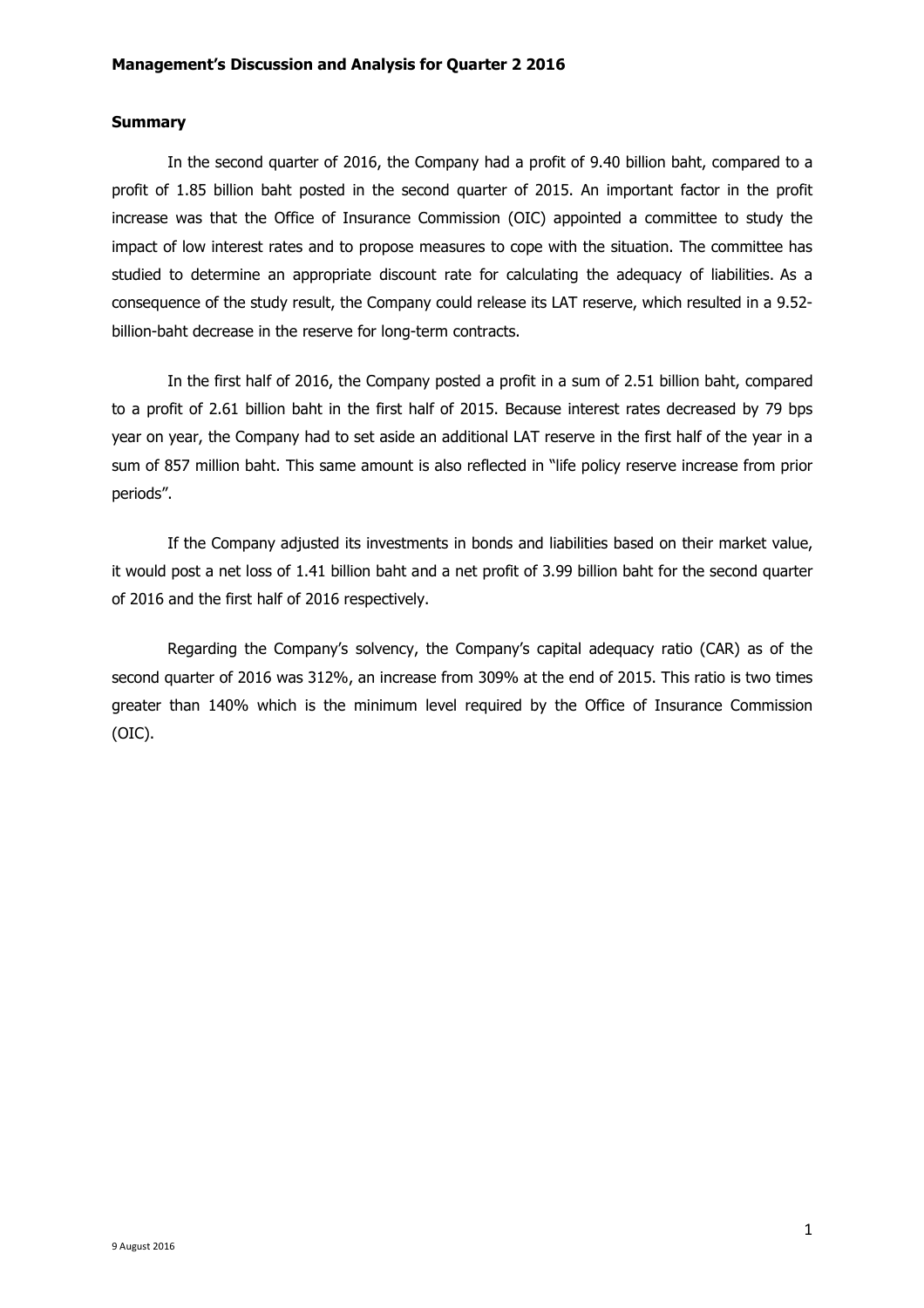# **Operating Performance**

## **Table 1**: Operating Result Summary

| <b>Statement of income</b>           |         | <b>6 months periods</b><br><b>Ouarter</b> |          |           |         |           |         |        |
|--------------------------------------|---------|-------------------------------------------|----------|-----------|---------|-----------|---------|--------|
| Unit: Million                        | 2/2016  | 2/2015                                    | %QoQ     |           | 2016    |           | 2015    |        |
| Revenues                             |         |                                           |          |           |         |           |         |        |
| Net premiums earned                  | 7,433   | 7,195                                     | 3%       | 20,289    | 100%    | 22,811    | 100%    | $-11%$ |
| Net investment income, Gains on      |         |                                           |          |           |         |           |         |        |
| investments and Gains on revaluation | 3,928   | 2,579                                     | 52%      | 7,199     | 35%     | 6,101     | 27%     | 18%    |
| Other income                         | 61      | 74                                        | $-18%$   | 195       | $1\%$   | 182       | $1\%$   | 7%     |
| <b>Total revenues</b>                | 11,423  | 9,848                                     | 16%      | 27,683    | 136%    | 29,095    | 128%    | $-5%$  |
| Expenses                             |         |                                           |          |           |         |           |         |        |
| Underwriting expenses                | 788     | (7,052)                                   | $-111\%$ | (23.623)  | $-116%$ | (24,944)  | $-109%$ | -5%    |
| Operating expenses                   | (526)   | (550)                                     | $-4%$    | (1,065)   | -5%     | (1,004)   | $-4%$   | 6%     |
| <b>Total expenses</b>                | 262     | (7,602)                                   | $-103%$  | (24, 688) | $-122%$ | (25, 948) | $-114%$ | $-5%$  |
| <b>Earning before tax</b>            | 11,685  | 2,246                                     | $-420%$  | 2,996     | 15%     | 3,147     | 14%     | $-5%$  |
| Tax                                  | (2,285) | (400)                                     | 471%     | (484)     | -2%     | (535)     | $-2%$   | $-9%$  |
| <b>NI</b>                            | 9,400   | 1,846                                     | $-409%$  | 2.511     | 12%     | 2,612     | 11%     | $-4%$  |

## Premium Income

In the second quarter of 2016, net premiums written<sup>1</sup> increased by 3%. They amounted to 7.43 billion baht. Such increase was mainly contributed to by increased first year premiums.

In the second quarter of 2016, first year premiums increased by 26%, amounting to 2.00 billion baht, while in the second quarter of 2015, the Company earned 1.59 billion baht in first year premiums. Popular products in the second quarter of 2016 were long-term protection plans.

The growth rate of renewal year premiums in the second quarter of 2016 dropped by 3% because there was a product whose premium paying period ended in 2015, resulting in a decrease in renewal year premiums.

 Bancassurance channel was the Company's main channel in the second quarter of 2016. Its total premiums represented 55% of the total premiums earned from all channels, while that of agent channel was 41%. When compared year-on-year, such proportions of premiums were close to the second quarter of 2015. In 2015, the proportions of premiums from bancassurance and agent channels to total premiums were 56% and 39% respectively.

In the first half of 2016, first year premiums amounted to 4.42 billion baht, a 19% increase from 3.70 billion baht in the first half of 2015. Such increase in premiums was because the Company earned more premiums from its business growth in the second quarter of 2016.

Total premiums of the first half of 2016 amounted to 21.04 billion baht, down 10%. The proportions of premiums from bancassurance and agent channels to total premiums were 66% and 30% respectively. When compared year-on-year, such proportion of bancassurance channel premiums decreased. This was because the growth rate of bancassurance first year premiums in 2015 was high, and thus the proportions of premiums from bancassurance and agent channels to total premiums in 2015 were 70% and 26% respectively.

l

 $^1$  Net premiums written = first year premiums + renewal year premiums - premiums ceded ± unearned premium reserves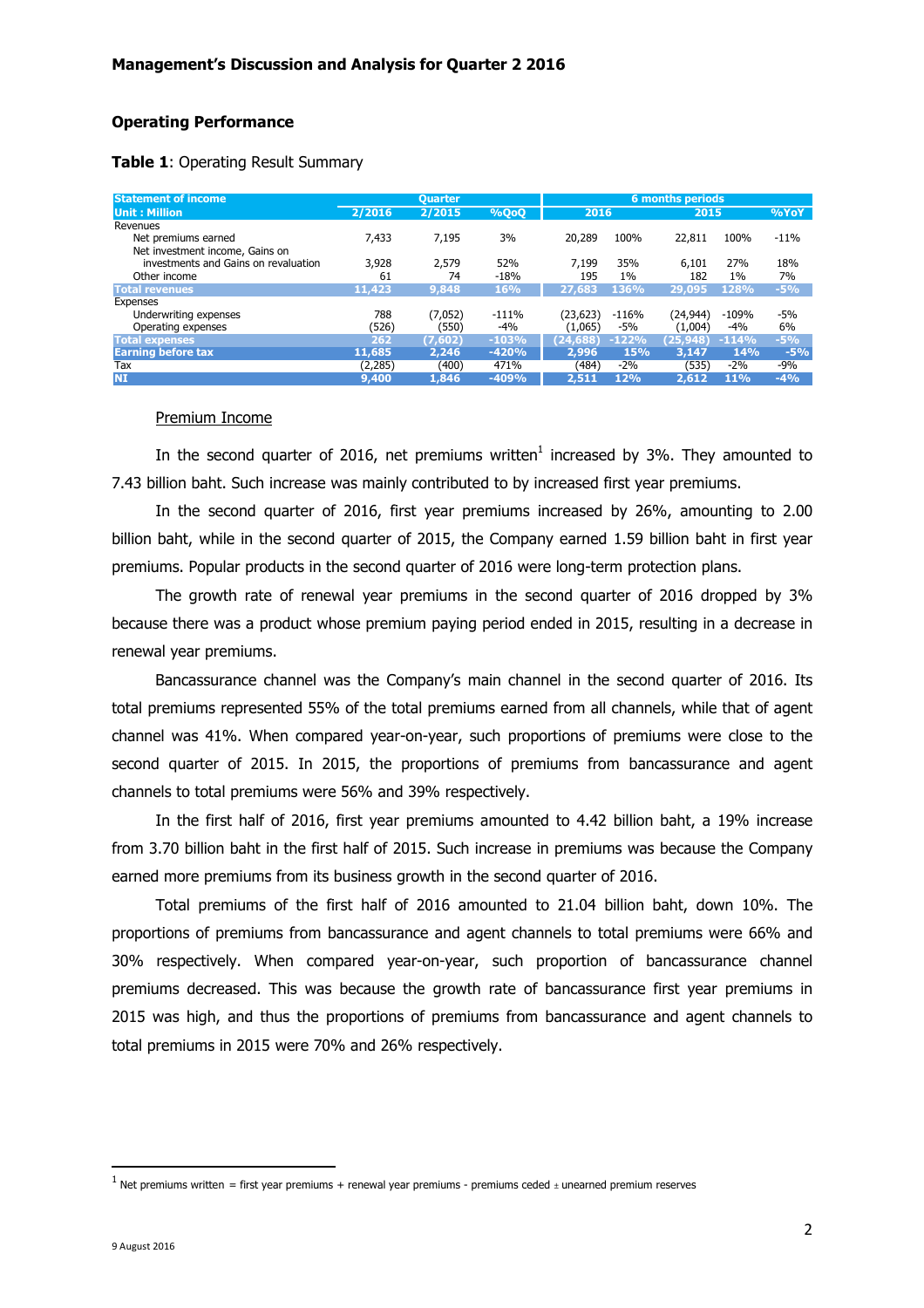|                            | 2016             |           |              |                  | 2015             |              |     | <b>Increase/Decrease</b>   |              |  |
|----------------------------|------------------|-----------|--------------|------------------|------------------|--------------|-----|----------------------------|--------------|--|
|                            | <b>Ouarter 1</b> | Quarter 2 | <b>Total</b> | <b>Ouarter 1</b> | <b>Quarter 2</b> | <b>Total</b> |     | <b>Quarter 1 Quarter 2</b> | <b>Total</b> |  |
| Bancassurrance channel     | 1,798            | 1,472     | 3,270        | 1,636            | 1,231            | 2,867        | 10% | 20%                        | 14%          |  |
| Agents and brokers channel | 403              | 458       | 861          | 346              | 298              | 644          | 16% | 54%                        | 34%          |  |
| Other channel              | 216              | 70        | 286          | 125              | 60               | 186          | 72% | 16%                        | 54%          |  |
| <b>Total</b>               | 2.417            | 2,000     | 4.417        | 2.108            | 1,589            | 3,697        | 15% | 26%                        | 19%          |  |

#### **Table 2**: First year premiums by channel

#### **Table 3**: Total premium by channel

|                            | 2016             |                  |              | 2015             |           |              | <b>Increase/Decrease</b> |                            |              |
|----------------------------|------------------|------------------|--------------|------------------|-----------|--------------|--------------------------|----------------------------|--------------|
|                            | <b>Quarter 1</b> | <b>Quarter 2</b> | <b>Total</b> | <b>Quarter 1</b> | Quarter 2 | <b>Total</b> |                          | <b>Quarter 1 Quarter 2</b> | <b>Total</b> |
| Bancassurrance channel     | 9,551            | 4,231            | 13,782       | 12,276           | 4,174     | 16,450       | $-22%$                   | 1%                         | $-16%$       |
| Agents and brokers channel | 3,199            | 3,101            | 6,300        | 3,237            | 2,902     | 6,139        | $-1\%$                   | 7%                         | 3%           |
| Other channel              | 662              | 297              | 959          | 508              | 318       | 827          | 30%                      | $-7%$                      | 16%          |
| <b>Total</b>               | 13,412           | 7,630            | 21,042       | 16,021           | 7,394     | 23,416       | $-16%$                   | 3%                         | $-10%$       |

#### **Table 4** : Premium of each channel to total premium ratio

|                            |                  | 2016             |              | 2015             |           |              |  |
|----------------------------|------------------|------------------|--------------|------------------|-----------|--------------|--|
|                            | <b>Quarter 1</b> | <b>Quarter 2</b> | <b>Total</b> | <b>Quarter 1</b> | Quarter 2 | <b>Total</b> |  |
| Bancassurrance channel     | 71%              | 55%              | 66%          | 77%              | 56%       | 70%          |  |
| Agents and brokers channel | 24%              | 41%              | 30%          | 20%              | 39%       | 26%          |  |
| Other channel              | 5%               | 4%               | 5%           | 3%               | 4%        | 4%           |  |
| <b>Total</b>               | 100%             | 100%             | 100%         | 100%             | 100%      | 100%         |  |

### Investment Income

# **Table 5**: Investment income

|                            |        | <b>Quarter</b> |               | <b>6 months periods</b> |       |       |               |            |
|----------------------------|--------|----------------|---------------|-------------------------|-------|-------|---------------|------------|
| <b>Unit: Million</b>       | 2/2016 | 2/2015         | <b>Change</b> | %QoQ                    | 2016  | 2015  | <b>Change</b> | %YoY       |
| Net investment income      | 2,721  | 2,466          | 255           | 10%                     | 5,437 | 4,978 | 459           | 9%         |
| Gain on investment         | 1,250  | 80             | 1,170         | 1463%                   | 1,874 | 1,095 | 779           | 71%        |
| Gain (loss) on revaluation | (43)   | 33             | (76)          | $-230%$                 | (112) | 28    | (140)         | $-500%$    |
| <b>Total</b>               | 3,928  | 2,579          | 1,349         | 52%                     | 7,199 | 6,101 | 1.098         | <b>18%</b> |

In the second quarter of 2016, net investment income was 2.72 billion baht. Gains on investments were 1.25 billion baht and losses on revaluation were 43 million baht. Therefore, total investment income amounted to 3.92 billion baht, an increase by 1.35 billion baht or 52% from the same period of the previous year.

In the first half of 2016, net investment income was 5.44 billion baht. Gains on investments were 1.87 billion baht and losses on revaluation were 112 million baht. Therefore, total investment income amounted to 7.20 billion baht, an increase by 1.10 billion baht or 18% from the same period of the previous year.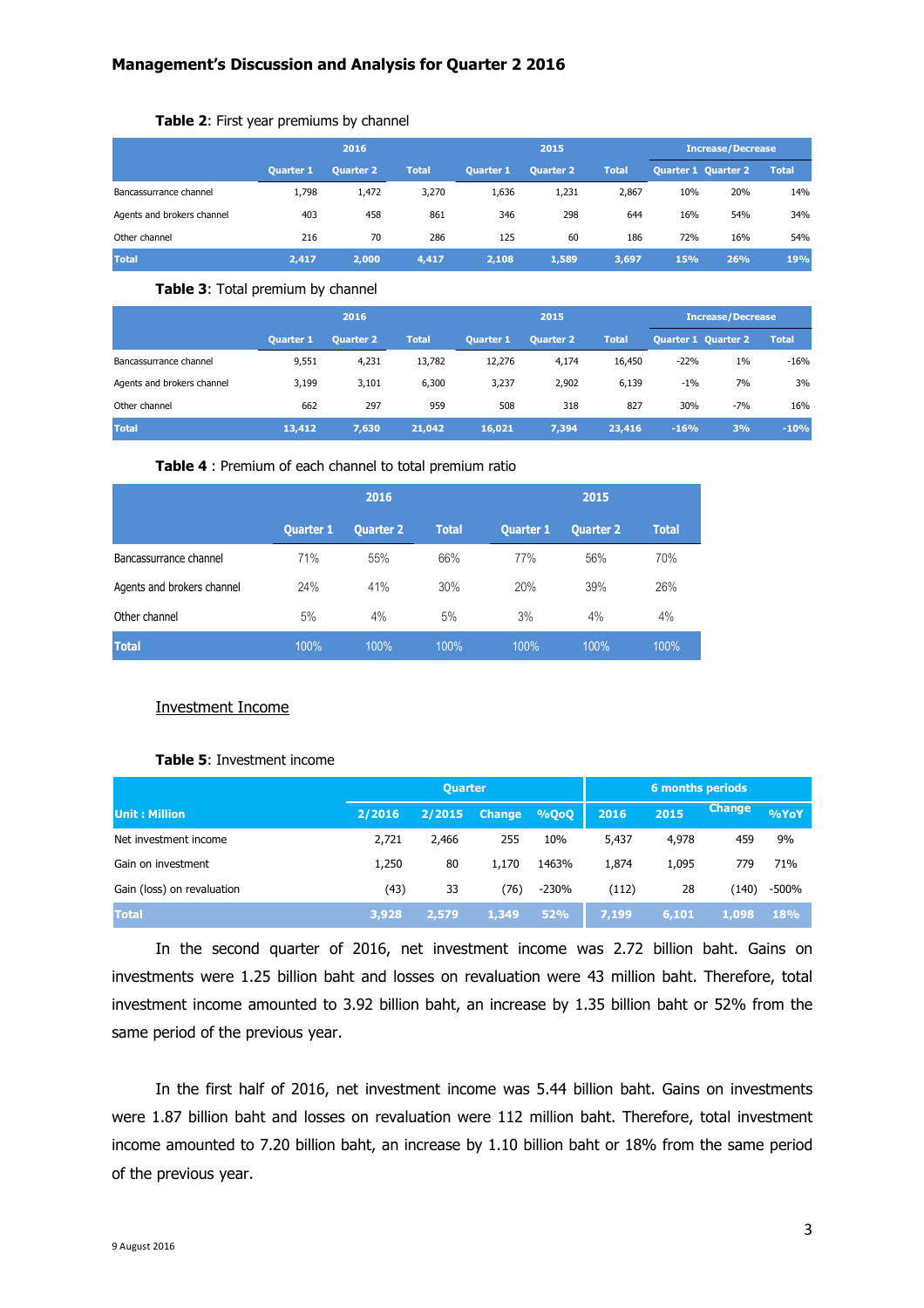The rate of return on investment for 2016 increased to 5.89% from 5.55% in 2015. The rates of return on investment including revaluation surplus on available-for-sale securities --consisting of stocks and corporate bonds-- were 5.22% and 8.70% in 2015 and 2016 respectively.

# Expenses

The details for the second quarter of 2016 were as follows:

1. Underwriting expenses in the second quarter of 2016 decreased by 111% or 7.84 billion baht, from 7.05 billion baht in 2015 to (788) million baht in 2016.

- 1) The item "Life policy reserves increase from prior periods" decreased by 308%. This was because the Office of Insurance Commission (OIC) appointed a committee to study the impact of low interest rates and to propose measures to cope with the situation. The committee has studied to determine an appropriate discount rate for calculating the adequacy of liabilities. As a consequence of the study result, the Company could release its LAT reserve in a sum of 9.52 billion baht. The ratio of life insurance reserve (before LAT reserve<sup>2</sup>) to net premiums earned in 2016 was 58%, compared to 47% in 2015.
- 2) Benefit payments under life policies and claims payments increased by 30%. They can be divided into:
	- Benefit payments under life policies payments increased by 1.09 billion baht or 35%. The increase was mainly contributed to by an increase in maturity benefits by 851 million baht or 295% and an increase in policy contractual benefits by 83 million baht or 8%.
	- Claims and loss adjustment expenses decreased by 74 million baht or 25%.
- 3) Commissions and brokerage increased by 67 million baht or 11% from 626 million baht in 2015 to 693 million baht in 2016, corresponding to a 26% increase in first year premiums year on year. Such increase in commissions was also because commissions for some products have been revised upward.

2. Operating expenses of the second quarter of 2016 decreased by 4% or 24 million baht from 550 million baht in 2015 to 526 million baht in 2016 due to the Company's cost reduction policy.

The details for the first half of 2016 were as follows:

1. Underwriting expenses in the first half of 2016 decreased by 5% or 1.32 billion baht from 24.94 billion baht in 2015 to 23.62 billion baht in 2016.

1) The item "Life policy reserves increase from prior periods" decreased by 21%. In 2016 premium decreased and maturity and policy benefits payments largely increased, resulting in a decrease in reserve. However, due to lower interest rates year on year, the Company needed to set an additional LAT reserve in a sum of 857 million baht in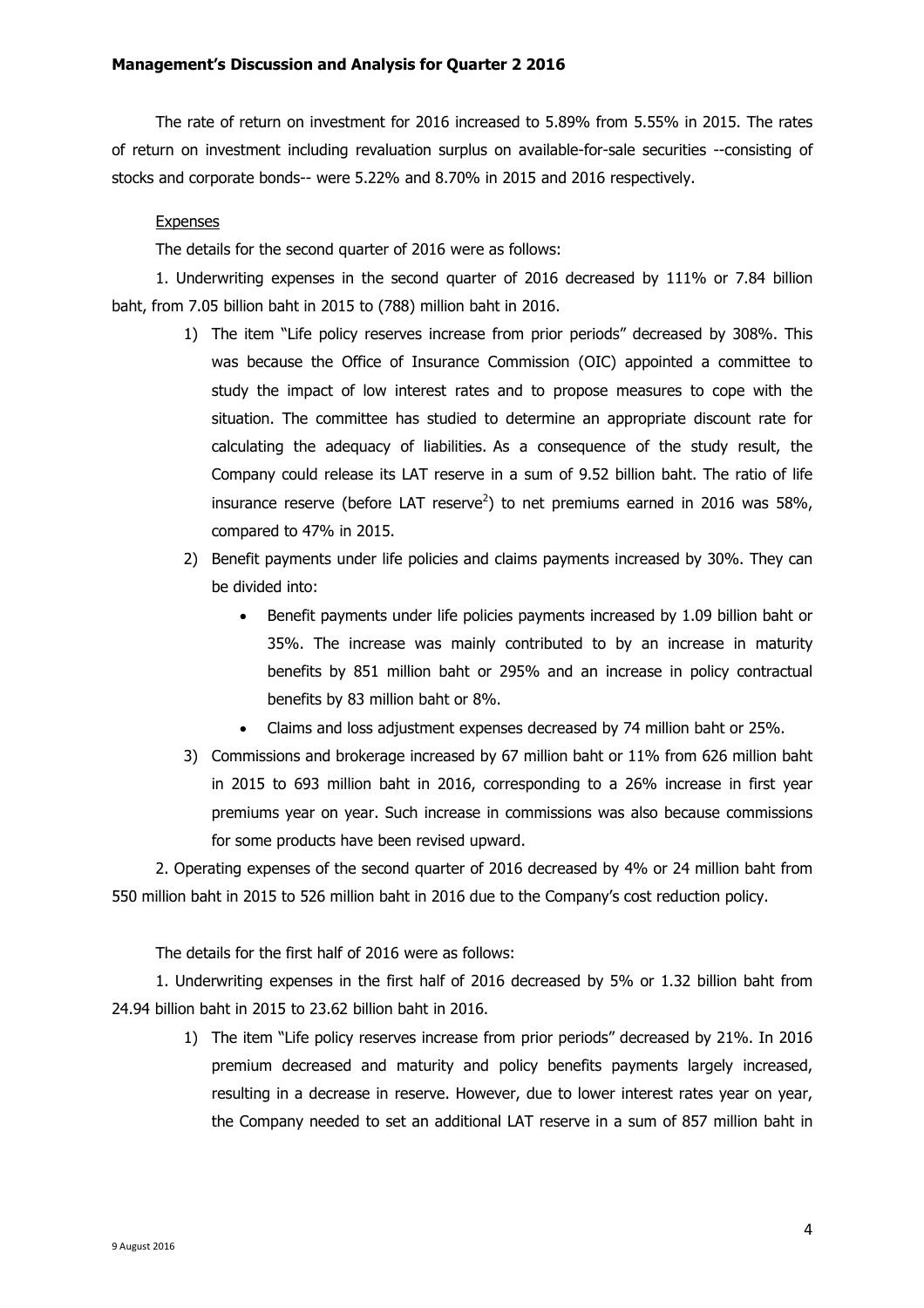the first half of the year. The ratio of life policy reserve (before LAT reserve<sup>2</sup>) to net premiums written in 2016 was 54% while that of 2015 was 65%.

- 2) Benefit payments under life policies and claims payments increased by 21%. They can be divided into:
	- Benefit payments under life policies increased by 1.76 billion baht or 23%. The increase was mainly contributed to by an increase in maturity benefits by 905 million baht or 98% and by an increase in surrender benefits by 471 million baht or 17%
	- Claims and loss adjustment expenses decreased by 58 million baht or 9%.
- 3) Commissions and brokerage increased by 153 million baht or 10% from 1.47 billion baht in 2015 to 1.62 billion baht in 2016, corresponding to a 19% increase in first year premiums year on year. Such increase in commissions and brokerage was lower than the increase rate of first year premiums because commissions of the well-selling products in 2016 have been revised
- 4) Operating expenses of the first half of 2016 increased by 6% or 61 million baht from 1.00 billion baht in 2015 to 1.07 billion baht in 2016. Of the items under operating expenses, a major increase was expense incurred to enhance the Company's image.

#### Profit for the Period for Separate Financial Statement

The Company posted a profit for the second quarter of 2016 in a sum of 9.40 billion baht. This operating result increased by 7.55 billion baht or 409% from 1.85-billion-baht profit posted in the second quarter of 2015. This was because net premiums written increased by 3% while underwriting expenses decreased from prior periods by 111% due to the LAT reserve that was reversed in a sum of 9.52 billion baht. The reserve that was reversed was as a result of the revised discount rate used to calculate the liabilities adequacy test.

 The Company posted a profit for the first half of 2016 in a sum of 2.51 billion baht. This operating result decreased by 101 million baht or 4% from 2.61-billion-baht profit posted in the second quarter of 2015. This was because net premiums written decreased by 11% and underwriting expenses decreased by 5%. Such decrease in underwriting expenses was less than the decrease in net premiums written because of the 857-million-baht reserve that was set aside in the current year.

## Profit for the Period for Consolidated Financial Statement

The consolidated financial statement for the second quarter of 2016 posted a profit of 9.39 billion baht. It increased from a 1.84-billion-baht profit posted for the second quarter of 2015 by 7.54 billion baht or 409%, as explained in the separate financial statement part. The consolidated operating result included a 1-million-baht loss and a 12-million-baht loss posted for the second

 $\overline{a}$ 

 $^2$  LAT reserve is an additional reserve which is set aside in the event that the life policy reserve recorded in the financial statements is lower than the reserve calculated for liability adequacy test.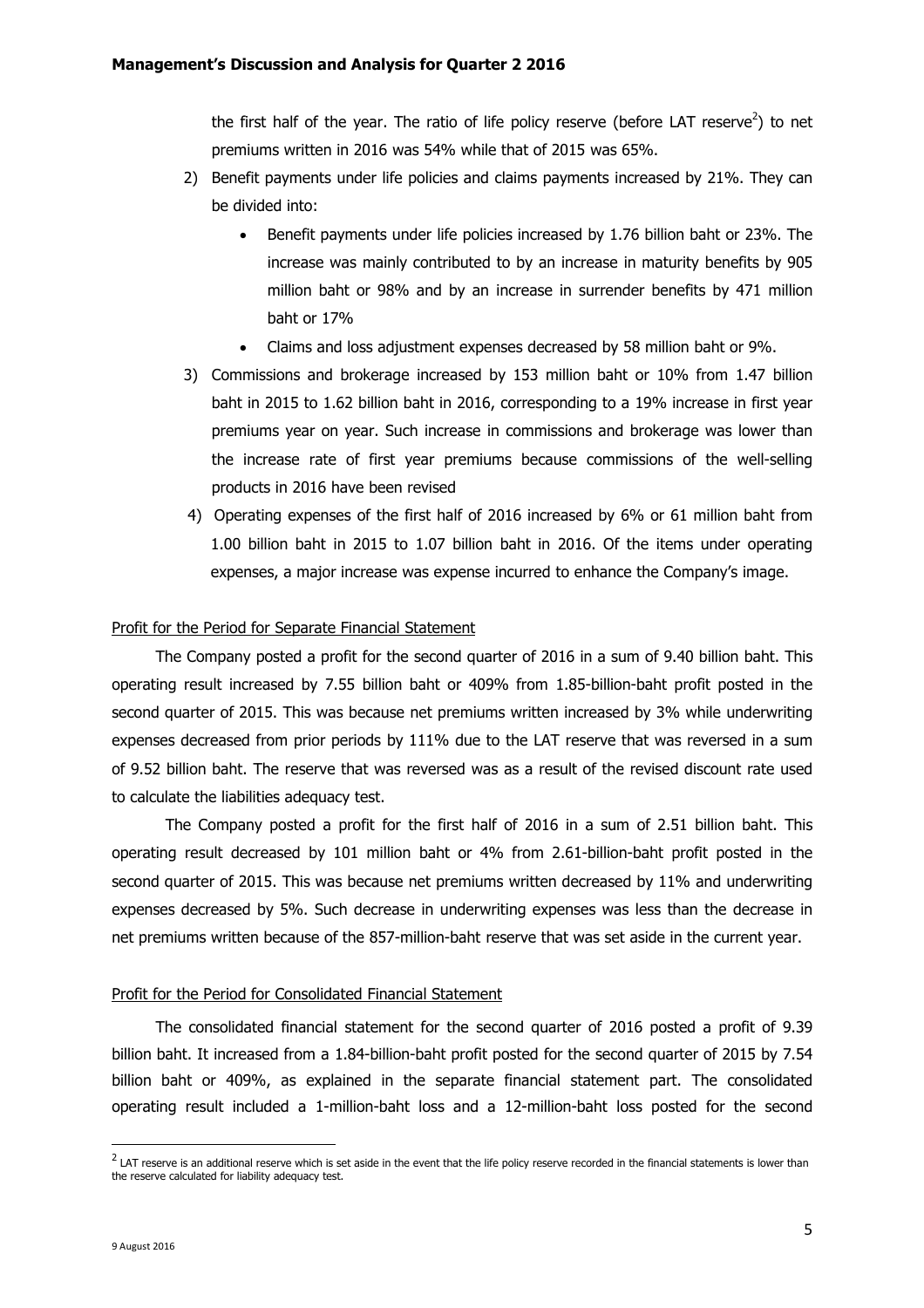quarter of 2016 by BLA Insurance Broker Co., Ltd. ("BLAIB") of which the Company holds a 99% stake and Bangkok Life Assurance (Cambodia) Plc. of which the Company holds a 52% stake respectively.

 The consolidated financial statement for the half year of 2016 posted a profit of 2.50 billion baht. It decreased from a 2.61-billion-baht profit posted for the half year of 2015 by 112 million baht or 4%, as explained in the separate financial statement part. The consolidated operating result included a 1-million-baht loss and 12-million-baht loss posted for the half year of 2016 by BLA Insurance Broker Co., Ltd. ("BLAIB") of which the Company holds a 99% stake and Bangkok Life Assurance (Cambodia) Plc. of which the Company holds a 52% stake respectively.

# **Financial Position Summary**

**Table 5** : Financial Position Summary

| <b>Financial Position</b>           | As at 30 Jun 2016 |       | <b>As at 31 Dec 2015</b> |       | <b>Change</b> |               |
|-------------------------------------|-------------------|-------|--------------------------|-------|---------------|---------------|
| <b>Unit: Million</b>                |                   |       |                          |       |               | $\frac{9}{6}$ |
| Assets                              |                   |       |                          |       |               |               |
| Cash and cash equivalents           | 8,780             | 3%    | 7,088                    | 3%    | 1,692         | 24%           |
| Premiums due and uncollected        | 2.099             | $1\%$ | 1,717                    | $1\%$ | 382           | 22%           |
| Accrued investment incomes          | 2,318             | $1\%$ | 2,628                    | $1\%$ | (310)         | $-12%$        |
| Investments                         | 249,637           | 93%   | 233,726                  | 94%   | 15,911        | 7%            |
| Premises and equipment              | 1,146             | $0\%$ | 592                      | $0\%$ | 554           | 94%           |
| Other assets                        | 4,215             | 2%    | 3,827                    | 2%    | 388           | 10%           |
| <b>Total assets</b>                 | 268,194           | 100%  | 249,577                  | 100%  | 18,617        | 7%            |
| Liabilities and equity              |                   |       |                          |       |               |               |
| Life policy reserves                | 219,120           | 82%   | 207,308                  | 83%   | 11,812        | 6%            |
| Insurance contract liabilities      | 9,628             | 4%    | 9,543                    | 4%    | 85            | $1\%$         |
| Other liabilities                   | 6,951             | 3%    | 5,728                    | 2%    | 1,223         | 21%           |
| <b>Total liabilities</b>            | 235,698           | 88%   | 222,579                  | 89%   | 13,119        | 6%            |
| <b>Total equity</b>                 | 32,496            | 12%   | 26,998                   | 11%   | 5,498         | 20%           |
| <b>Total liabilities and equity</b> | 268,194           | 100%  | 249,577                  | 100%  | 18,617        | 7%            |

# Assets

Total assets grew by 7% from 31 December, 2015. Assets growth was mainly due to larger investment assets which increased by 15.91 billion baht.

# Liabilities

Total liabilities increased by 6% from 31 December, 2015 mainly from life policy reserve that rose 11.81 billion baht as mentioned in the operating result part.

# Shareholders' Equity

Shareholders' equity increased by 5.50 billion baht from 27.00 billion baht as of 31 December, 2015 to 32.50 billion baht as of 30 June, 2016. The increase was mainly contributed to by the operating profit of 2.51 billion baht and gains on fair value of investments in available-for-sale securities net of tax in a sum of 3.49 billion baht. The interim dividend paid during the year amounted to 544 million baht.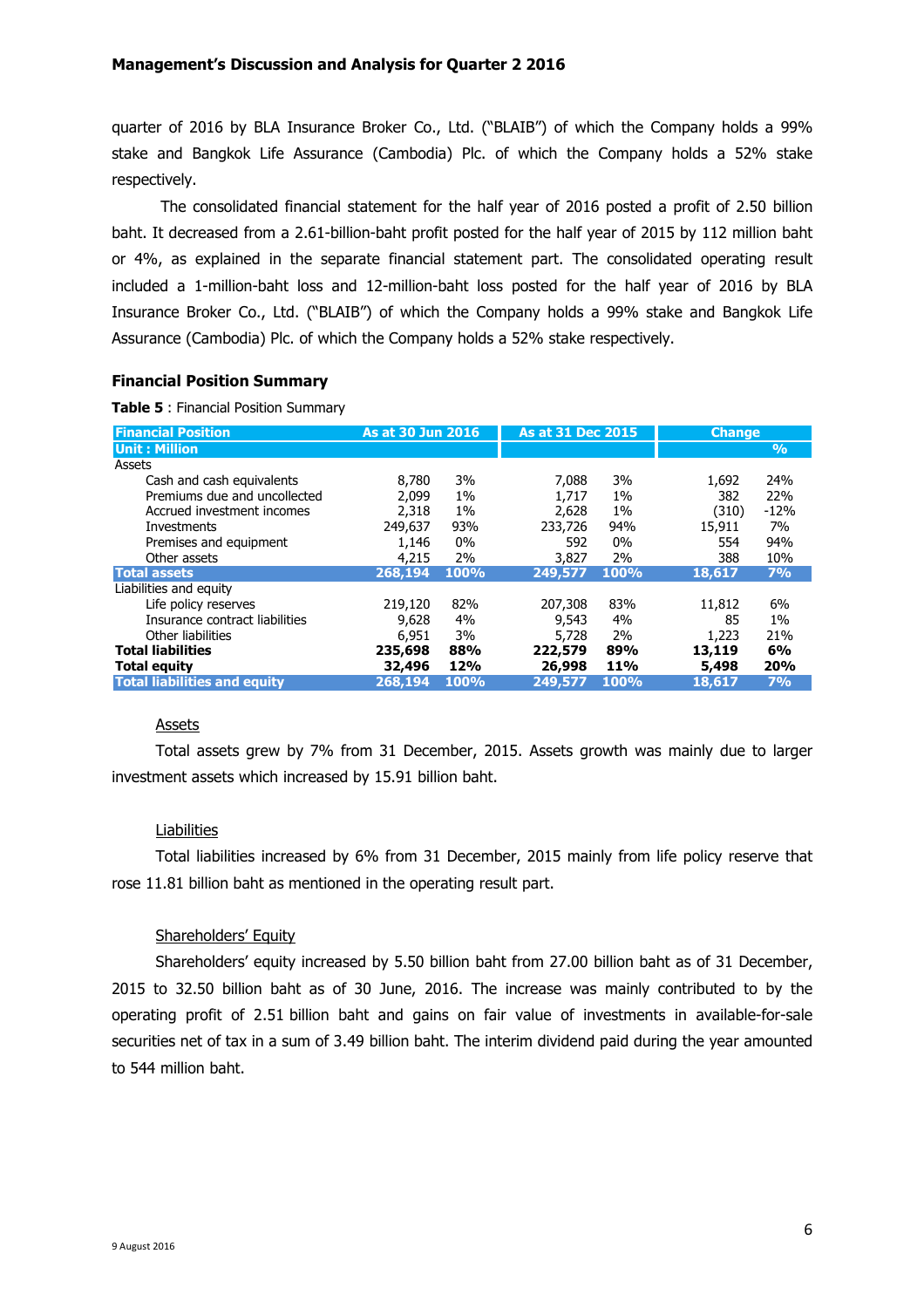# **Cash Flows**

**Table 6**: Cash Flows

| <b>Unit: Million</b>                     | <b>Statement of cash flows</b> |          |               |  |  |
|------------------------------------------|--------------------------------|----------|---------------|--|--|
| For the quarter                          | 2/2016                         | 2/2015   | <b>Change</b> |  |  |
| Source (used) of fund                    |                                |          |               |  |  |
| Operating activities                     | 2,900                          | (9,005)  | 11,905        |  |  |
| Investment activities                    | (702)                          | (103)    | (599)         |  |  |
| Financing activities                     | (506)                          | 3,965    | (4, 471)      |  |  |
| Net increased (decreased) in cash        | 1,692                          | (5, 143) | 6,836         |  |  |
| Cash and cash equivalents -beginning     | 7,088                          | 5,703    | 1,384         |  |  |
| <b>Cash and cash equivalents -ending</b> | 8,780                          | 560      | 8,220         |  |  |

Cash and cash equivalents as of 30 June, 2016 were 8.78 billion baht, a 24% increase or by 1.69 billion baht from 7.09 billion baht as of 31 December, 2015. Cash and cash equivalents as of 30 June, 2015 were 560 million baht, a 90% decrease or by 5.14 billion baht from 5.70 billion baht as of 31 December, 2014. In 2015, there were more uses of fund than sources of fund. In 2016, there were less uses of fund than sources of fund.

Regarding cash flows, the sources of funds of operating activities amounted to 2.90 billion baht in the second quarter of 2016. In the second quarter of 2015, cash flow from operating activities was negative due to the following:

- 1) Net premiums written were in a sum of 21.27 billion baht in 2016, a decrease by 1.68 billion baht from the same period of 2015.
- 2) Interests, dividends, and other investment income amounted to 7.05 billion baht in 2016, an increase by 640 million from the same period of 2015.
- 3) Benefits payments and insurance claims increased by 2.04 billion baht from 8.00 billion baht in 2015 to 10.05 billion baht in 2016.
- 4) Investments in securities and cash deposits at financial institutions amounted to 11.07 billion baht in 2016, a decrease by 15.54 billion baht year on year.

The uses of funds were investment activities which included a purchase of a plot of land for the new head office in a sum of 544 million baht and a major investment in a sum of 108 million baht in Bangkok Life Assurance (Cambodia) Plc which is registered in Cambodia.

The main uses of funds from financing activities in 2016 the Company paid a dividend in a sum of 544 million baht and received cash from exercised warrants in a sum of 38 million baht.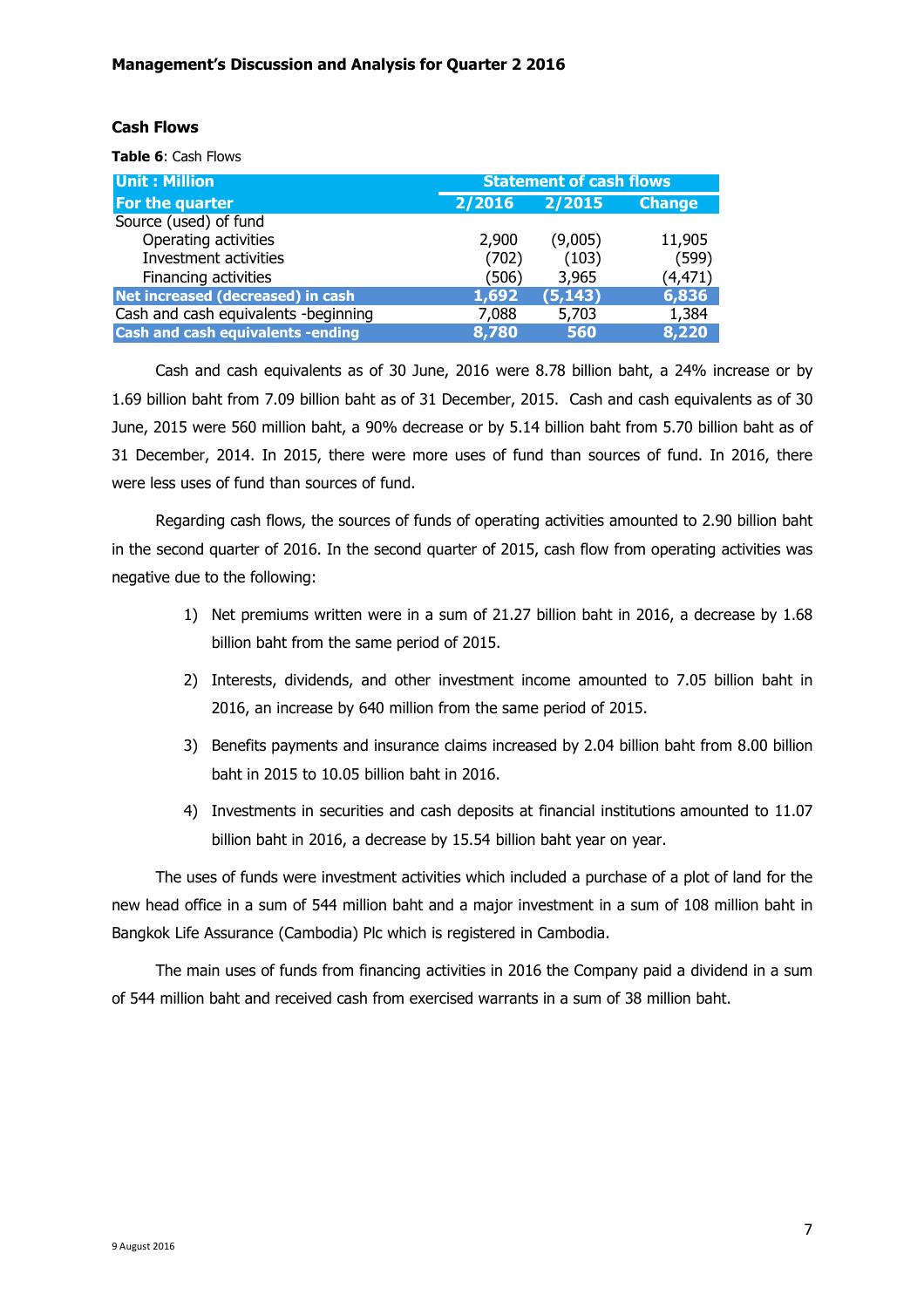# **Key Financial Ratios**

**Table 7** : Financial Ratios<sup>3</sup>

| <b>Financial ratio</b> |        | <b>Ouarter</b>      | 6 months periods |            |  |
|------------------------|--------|---------------------|------------------|------------|--|
|                        |        | $ 2/2016 \t2/2015 $ | 2016             | 2015       |  |
| NI / Total income      | 82%    | 19%                 | 9%               | 9%         |  |
| EBIT / Net premium     | 157%   | 31%                 | 15%              | <b>14%</b> |  |
| NI / Net premium       | 127%   | 25%                 | 12%              | 11%        |  |
| Reserve / Net premium  | $-81%$ | 40%                 | 58%              | 65%        |  |

# **Capital Adequacy under Risk-Based Capital: RBC**

The Company capital adequacy ratio as of 30 June, 2016 was 312%<sup>4</sup>. It increased from 309% as of 31 December, 2015. This ratio is higher than 140%, the minimum level required by the Office of Insurance Commission (OIC).

# **Industry Overview**

Industry total life insurance premiums as of June 2016 were 278.60 billion baht $^5$ , a 23.04% increase year on year. They can be divided into first year premiums of 80.70 billion baht, a declining growth of 23.09% and renewal year premiums of 197.90 billion baht, a 22.69% increase. The top six market share companies are as follows:

| No. | Company                   | <b>FYP</b> | <b>RYP</b> | ТP        | Market share |
|-----|---------------------------|------------|------------|-----------|--------------|
|     | AIA                       | 11,686.03  | 43,802.37  | 55,488.39 | 19.92%       |
| 2   | Muang Thai Life Assurance | 18,447.33  | 33,335.62  | 51,782.96 | 18.59%       |
| 3   | Thai Life Insurance       | 10,086.36  | 26,901.68  | 36,988.04 | 13.28%       |
| 4   | <b>SCB Life Assurance</b> | 7,493.52   | 21,898.58  | 29,392.11 | 10.55%       |
| 5   | Krungthai-AXA Life        | 8,240,50   | 20,484.53  | 28,725.03 | 10.31%       |
| 6   | Bangkok Life Assurance    | 4,417.41   | 16,624.89  | 21,042.30 | 7.55%        |

**Table 8**: Market share

Regarding industry profit for 2016<sup>6</sup> (January – May, 2016), bancassurance channel's sales continued to grow. The data between January and May 2016 showed that industry's total premiums

<sup>3</sup> Calculation formulas:

l

- EBIT to net premium ratio  $=$  net income before tax/ net premium
	-
- 

Net income to net premium ratio = net income/ net premium

Reserve to net premium ratio  $=$  increase in policy reserve over the previous year/ net premium

<sup>4</sup> This ratio has not been audited by CPA.

<sup>5</sup> Source: Thai Life Insurance Association

6 Source: Office of Insurance Commission

Net income ratio  $=$  net income/ total income